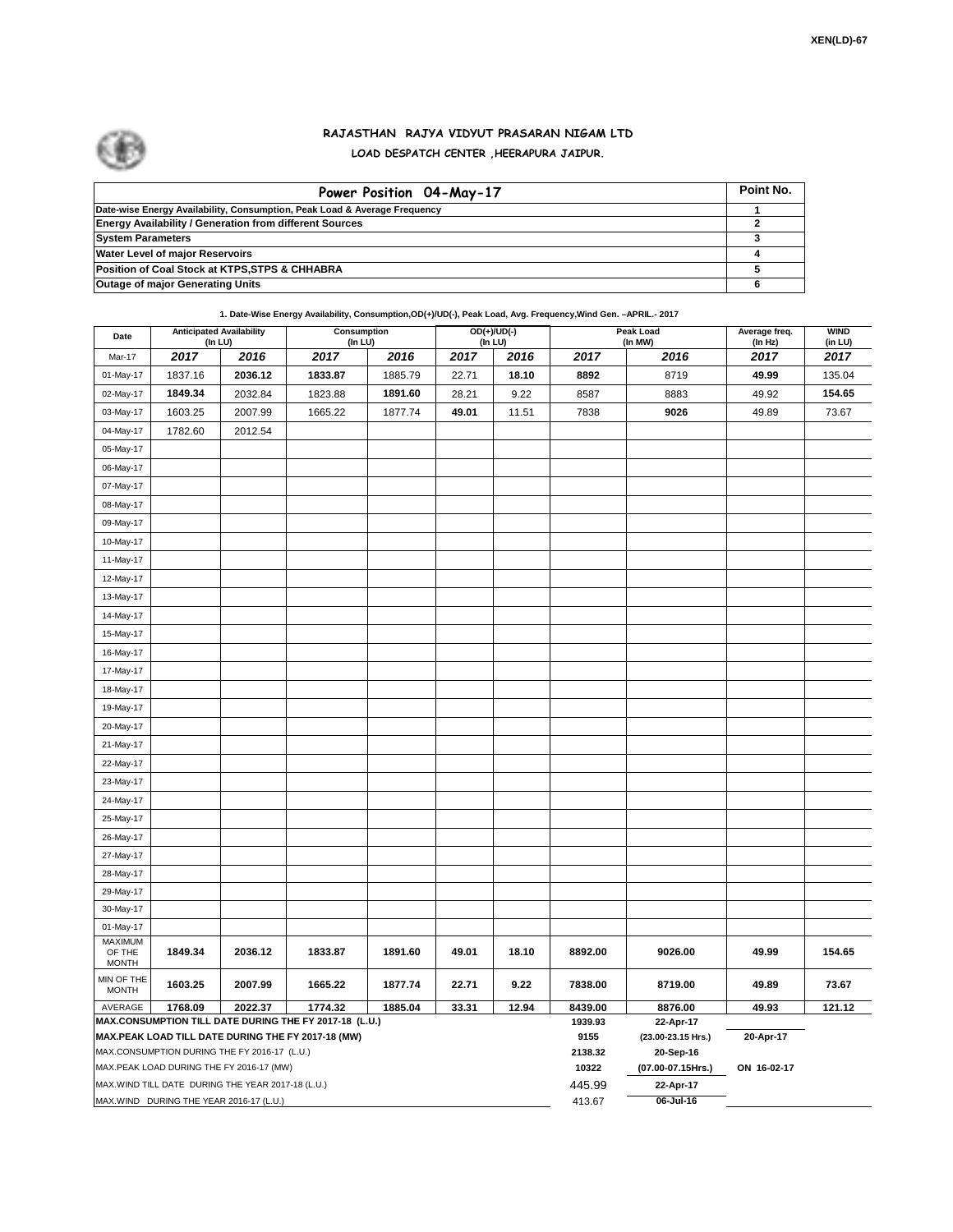## **2.Anticipated Availability/Generation From Different Sources**

|                     | (In LU)                                                                  |                                  |                         |                           |
|---------------------|--------------------------------------------------------------------------|----------------------------------|-------------------------|---------------------------|
| S.No.               | Sources Available to Rajasthan / Installed                               | Prior                            | Prior                   | Actual                    |
|                     | Capacity as on 30.09.2016<br>(In MW)                                     | assessment of<br>Avail. For next | assessment of<br>Avail. | Energy<br><b>Received</b> |
|                     |                                                                          | Day                              |                         |                           |
|                     |                                                                          |                                  | 3-May-17                |                           |
| 1<br>$\overline{2}$ | KTPS (1240/1240)<br>STPS (1500/1500)                                     | 265.00<br>150.00                 | 175.00<br>55.00         | 189.98<br>56.62           |
| 3                   | DHOLPUR GAS CCPP (330/330)                                               | 0.00                             | 0.00                    | 0.00                      |
| 4                   | RAMGARH (273.5/273.5)                                                    | 34.00                            | 10.00                   | 11.56                     |
| 5                   | RAPP-A(200/200)                                                          | 0.00                             | 0.00                    | 0.00                      |
| 6<br>7              | MAHI (140/140)<br>CHAMBAL (RPS+JS) (135.5/271)                           | 0.00<br>0.00                     | 0.00<br>0.00            | 0.91<br>0.00              |
| 8                   | <b>GIRAL LIGNITE (250/250)</b>                                           | 0.00                             | 0.00                    | 0.00                      |
| 9                   | CHHABRA TPS 1000/1000)                                                   | 108.00                           | 108.00                  | 105.96                    |
| 10                  | ADANI (TPS) + KALISINDH (TPS)<br>(1200+1200/1320+1200)                   | 284.00                           | 245.00                  | 269.92                    |
| 11                  | WIND FARM (3980.40/4119.15)                                              | 60.00                            | 120.00                  | 73.67                     |
| 12                  | SOLAR POWER(737.70/1295.70)                                              | 0.00                             | 0.00                    | 0.00                      |
| 13                  | CAPTIVE POWER PLANTS                                                     | 0.00                             | 0.00                    | 0.00                      |
| 14<br>15            | REGIONAL (INTRA STATE) O.A. (VLTPS)<br>OPEN ACCESS                       | 0.00<br>$-35.56$                 | 0.00<br>$-59.71$        | 0.00<br>$-59.97$          |
| 16                  | BIOMASS - (101.95/119.25)                                                | 7.00                             | 8.00                    | 6.93                      |
| 17                  | BARSINGHSAR LTPS(250/250)                                                | 26.00                            | 26.00                   | 24.83                     |
| 18                  | RAJWEST (1080/1080)                                                      | 172.00                           | 172.00                  | 196.26                    |
| 19                  | <b>TOTAL (A): 1-18</b><br><b>BBMB COMPLEX</b>                            | 1070.44                          | 859.29                  | 876.67                    |
|                     | a) BHAKRA(230.79/1516.3)                                                 | 27.85                            | 28.12                   | 27.98                     |
|                     | b) DEHAR (198/990)                                                       | 15.52                            | 13.76                   | 13.46                     |
|                     | c) PONG (231.66/396)                                                     | 12.63                            | 13.02                   | 13.42                     |
|                     | TOTAL: a TO c                                                            | 56.00                            | 54.90                   | 54.86                     |
| 20                  | <b>CENTRAL STATIONS</b><br>d) SINGRAULI (300/2000)                       | 77.88                            | 78.80                   | 75.44                     |
|                     | e) RIHAND<br>(310.24/3000)                                               | 90.07                            | 89.07                   | 89.10                     |
|                     | f) UNCHAHAR-I(20/420)                                                    | 4.83                             | 4.68                    | 4.95                      |
|                     | g) UNCHAHAR-II& III(61/630)<br>h) INDIRA GANDHI STPS(JHAJHAR) 0.00/1500) | 12.13                            | 14.95                   | 22.53                     |
|                     | i) NCTPS DADRI St-II (43.22/980) + DADRI-TH                              | 6.93<br>9.58                     | 0.00<br>4.32            | 1.51<br>7.12              |
|                     | j) DADRI GAS (77/830)                                                    | 8.46                             | 4.21                    | 6.36                      |
|                     | k) ANTA<br>(83.07/419)                                                   | 0.00                             | 0.00                    | 0.00                      |
|                     | I) AURAIYA<br>(61.03/663)                                                | 0.00                             | 0.00                    | 0.00                      |
|                     | m) NAPP<br>(44/440)<br>n) RAPP-B<br>(125/440)                            | 11.20<br>31.09                   | 11.29<br>31.09          | 11.29<br>31.09            |
|                     | o) RAPP-C<br>(88/440)                                                    | 21.79                            | 24.13                   | 24.13                     |
|                     | p) SALAL<br>(20.36/690)                                                  | 3.05                             | 3.46                    | 3.03                      |
|                     | (70.37/720)<br>q) URI                                                    | 17.90                            | 17.90                   | 17.90                     |
|                     | r) TANAKPUR (10.86/94)<br>s) CHAMERA - (105.84/540)                      | 0.51<br>12.94                    | 0.58<br>17.25           | 0.38<br>14.31             |
|                     | t) CHAMERA-II (29.01/300)                                                | 6.23                             | 6.36                    | 5.25                      |
|                     | u) CHAMERA-III (25.21/231)                                               | 4.43                             | 4.69                    | 3.91                      |
|                     | v) DHAULIGANGA (27/280)                                                  | 2.22                             | 2.04                    | 2.29                      |
|                     | w) DULHASTI (42.42/390)<br>x) SEWA (13/120)                              | 12.09<br>2.27                    | 12.09<br>2.92           | 12.09<br>2.92             |
|                     | y) NJPC (112.00/1500)+RAMPUR(31.808/412.02)                              | 17.07                            | 20.50                   | 17.21                     |
|                     | z) TEHRI (75/1000)                                                       | 4.45                             | 4.45                    | 4.45                      |
|                     | aa) KOTESHWR (33.44/400) + PARBATI3 (56.73/520)                          | 5.86                             | 7.03                    | 9.82                      |
|                     | ab) TALA                                                                 | 0.55                             | 1.20                    | 1.20                      |
|                     | ac) MUNDRA UMPP (380/4000)<br>ad) SASAN (372/3960)                       | 48.24<br>87.24                   | 54.48<br>87.48          | 54.48<br>87.48            |
|                     | ae) FRKKA+KHLGN+TLCHR (70.18/3940)                                       | 22.38                            | 30.55                   | 30.96                     |
|                     | af) URS POWER (DADRI TH-I)                                               | 0.00                             | 0.00                    | 0.00                      |
|                     | TOTAL SCHEDULE(a TO af)                                                  | 577.38                           | 590.40                  | 596.06                    |
|                     | <b>LOSSES</b><br>NET SCHEDULED                                           | $-20.00$<br>557.38               | $-20.22$<br>570.18      | $-24.09$<br>571.96        |
| 21                  | BILATERAL (REG.) EXCL. BANKING                                           | 9.04                             | 9.52                    | 7.67                      |
| 22                  | <b>BANKING</b>                                                           | 0.00                             | 0.00                    | 0.00                      |
| 23                  | BILATERAL(INTER-REG.). EXCLUDING (ISOA &                                 | 85.80                            | 80.89                   | 81.20                     |
| 24                  | <b>BANKING)</b><br>INTER STATE OPEN ACCESS (BILATERAL+IEX)               | 35.56                            | 59.71                   | 59.97                     |
| 25                  | <b>INDIAN ENERGY EXCHANGE</b>                                            | 24.38                            | 18.75                   | 18.75                     |
|                     | <b>TOTAL(B): (19 TO 25)</b>                                              | 712.16                           | 743.95                  | 739.54                    |
|                     | TOTAL GENERATION (A +B) : 1 TO 25                                        |                                  |                         | 1616.21                   |
|                     | OVER DRAWAL (+)/UNDER DRAWAL (-)                                         |                                  |                         | 49.01                     |
|                     | <b>GRAND TOTAL</b><br><b>LAST YEAR</b>                                   | 1782.60<br>2012.54               | 1603.25<br>2007.99      | 1665.23<br>1877.75        |
|                     |                                                                          |                                  |                         |                           |